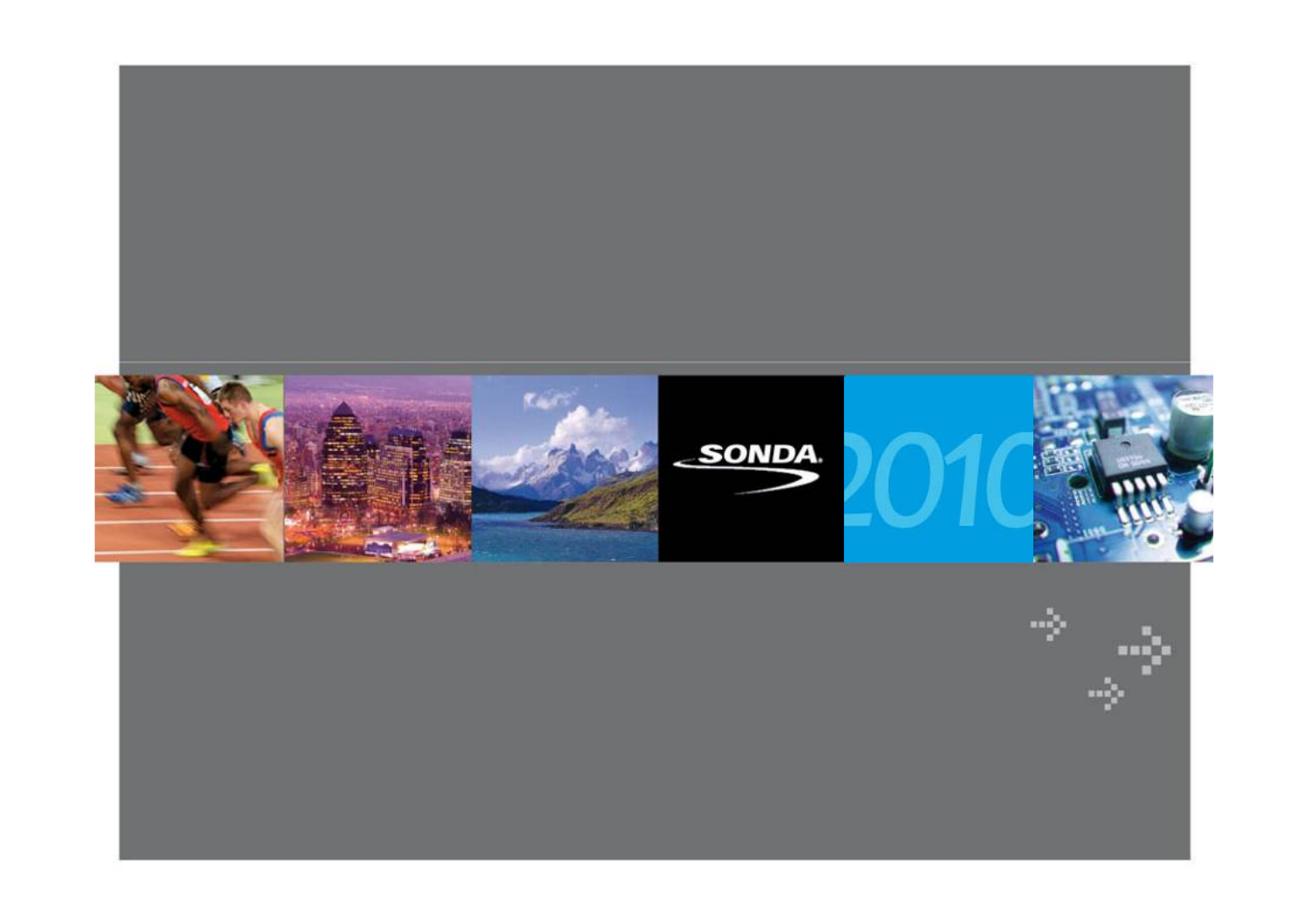Well balanced growth and a stable cash flow generation have led to a solid financial position today



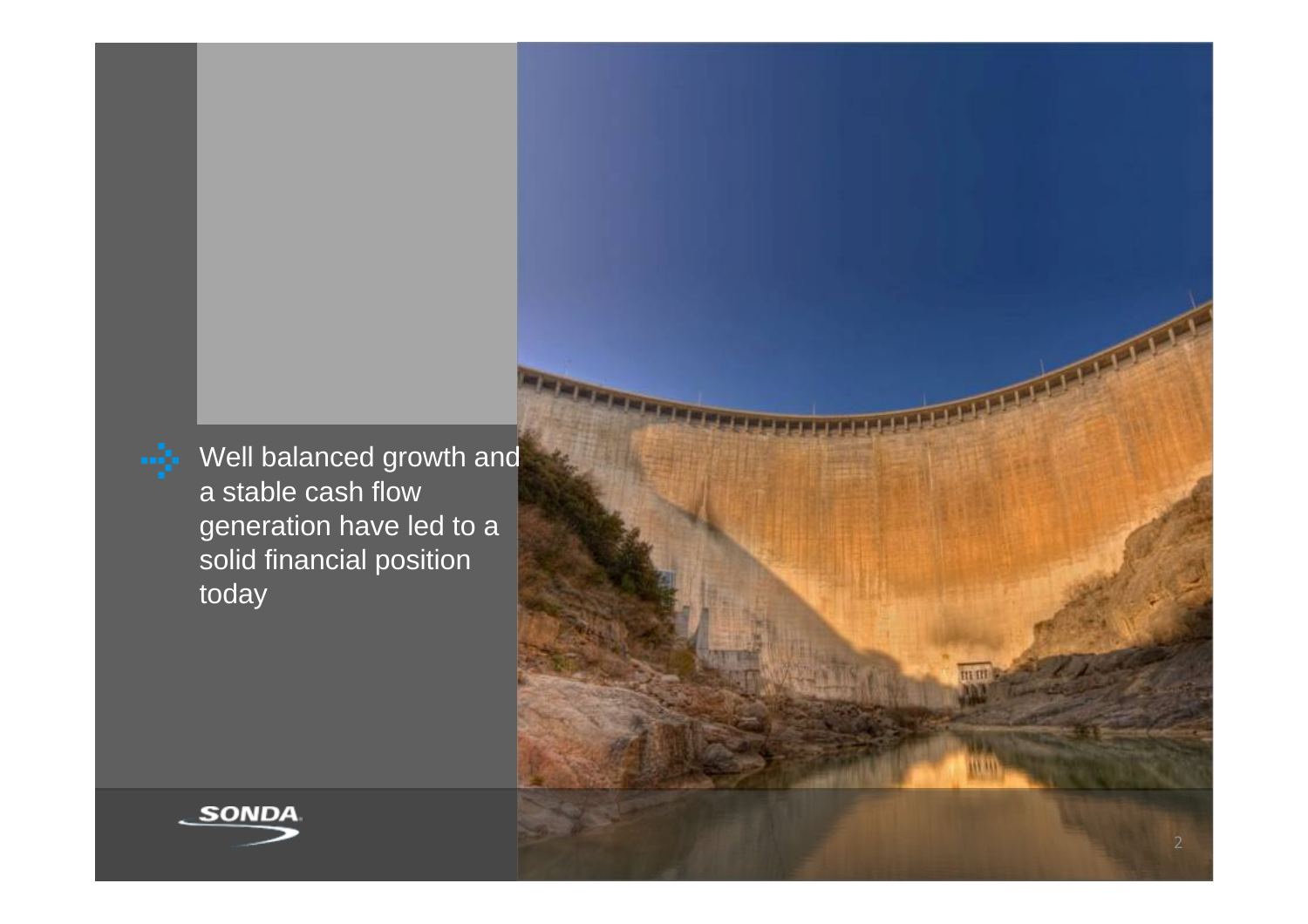



IT Industry in Latin America





**Company Overview** 



Financial Performance



Outlook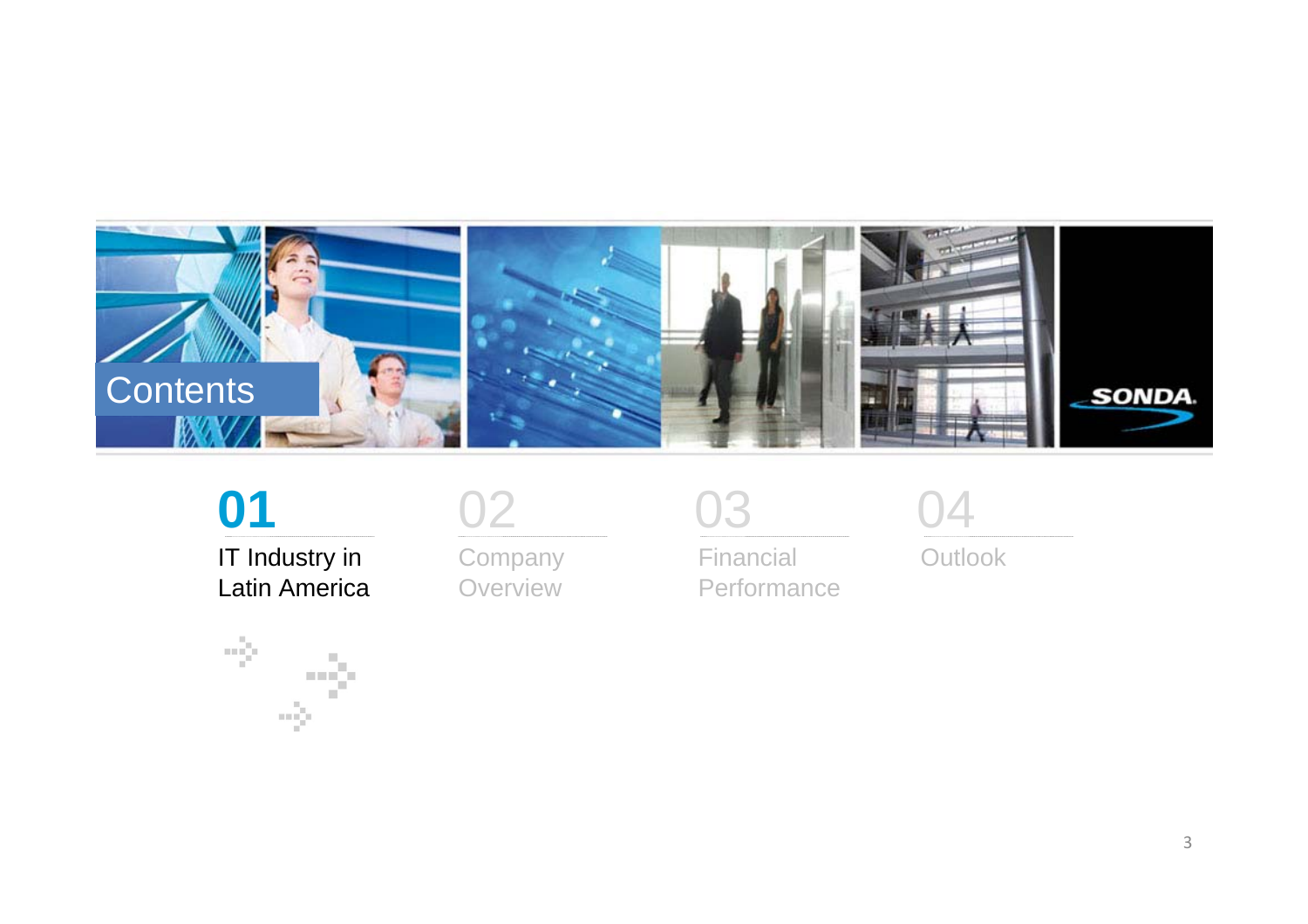

There is a significant gap in IT Investment as a percentage of GDP between developed economies and Latin American countries

#### **IT Spending as a percentage of GDP Year 2008**

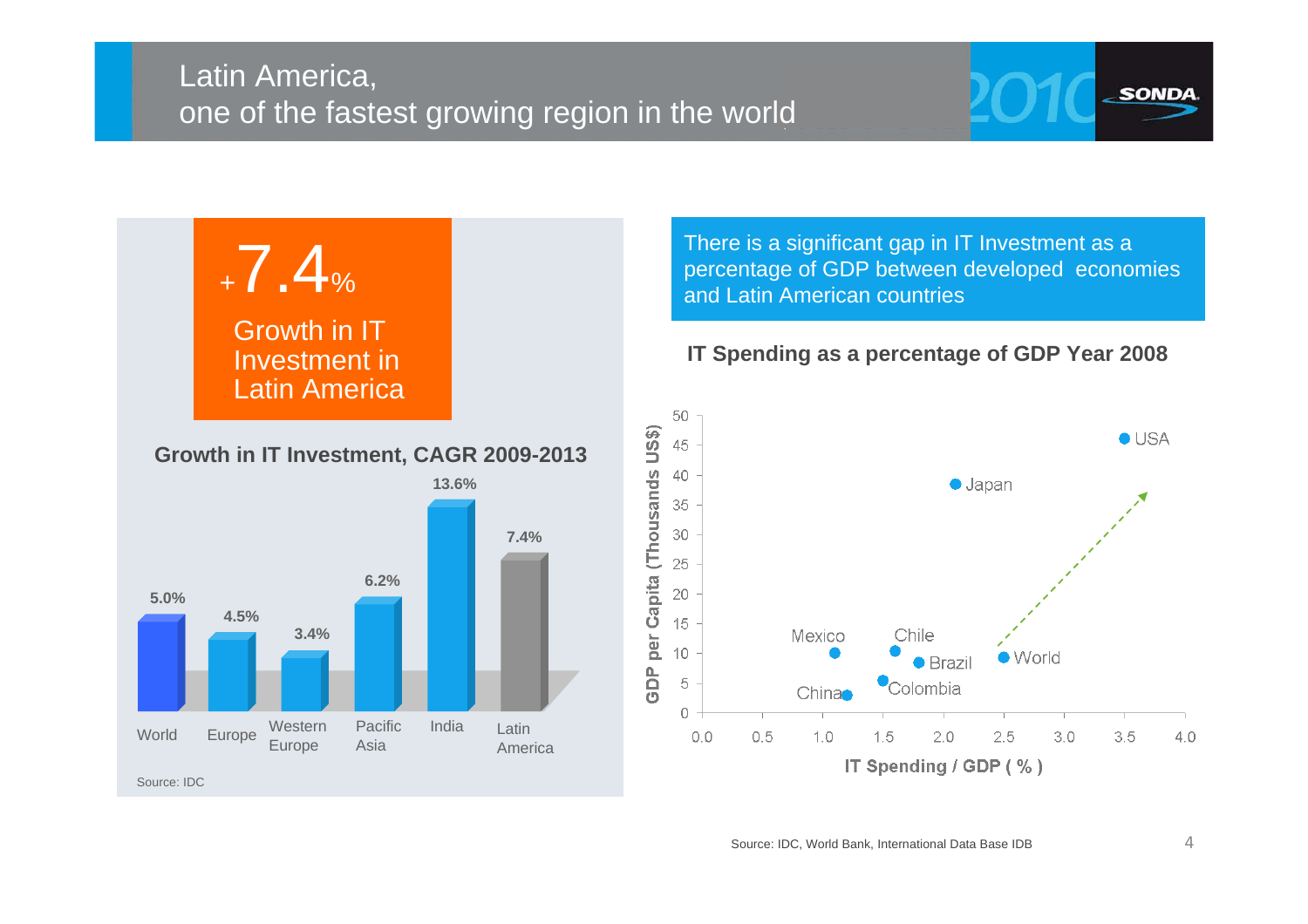# Latin America, one of the fastest growing region in the world





#### **IT Investment Distribution – 2010 E**



#### **Total IT Spending in Latam (US\$ Million)**



- $\overline{\phantom{a}}$  Hardware concentrates more than a half of total IT spending
- ш Investment in IT services is growing at rates above 9.0%
- $\blacksquare$  Brazil leads the adoption of information technologies in the region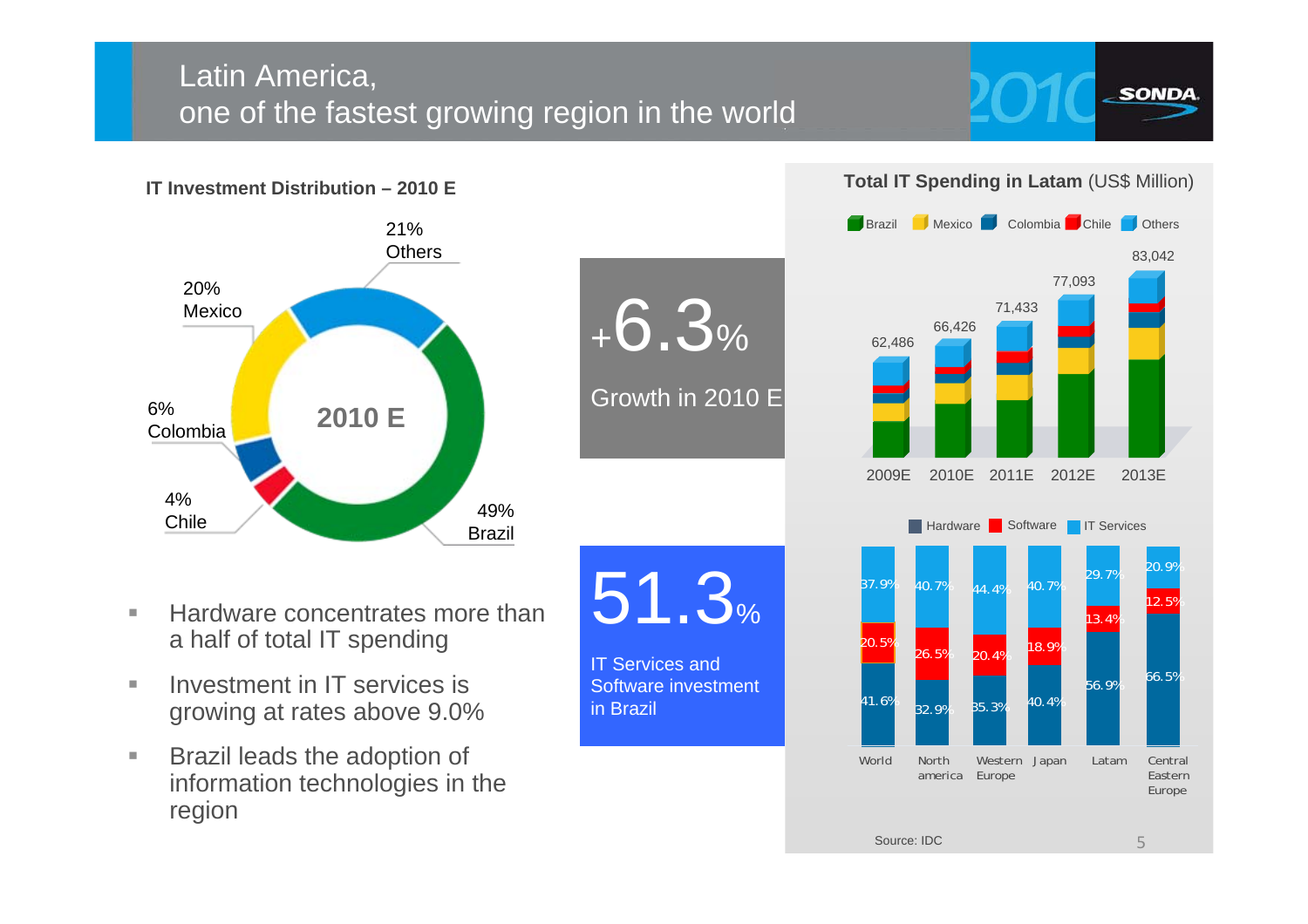

# -5

 BRAZIL, world's 5th largest country and 10th largest in terms of GDP in year 2007 (US\$1,613 billion), with a population of 192 million.

- Well diversified economy combining the production of raw materials and value added products
- IT spending in 2008 reached US\$ 29,610 million, equivalent to a 1.8% of GDP.

÷.

- MEXICO, 2nd largest economy in LatAm and 13th in the world according to 2008 GDP, with a population of 107 million.
- **Homeland to large regional** companies and regional base to multinationals with operations throughout Latin America.
- IT spending in 2008 reached US\$ 12,229 million, equivalent to a 1.2% of GDP.

Source: World Bank, IDC

# нŅ.

 COLOMBIA, 5th largest economy in LatAm, with a population of 45 million and growing at a 5.5% CAGR since 2002.

- **Important and varied export** industry, and nearly 53% of it economic activity is linked to services.
- IT spending in 2008 reached US\$ 3,562 million, equivalent to a 1.5% of GDP.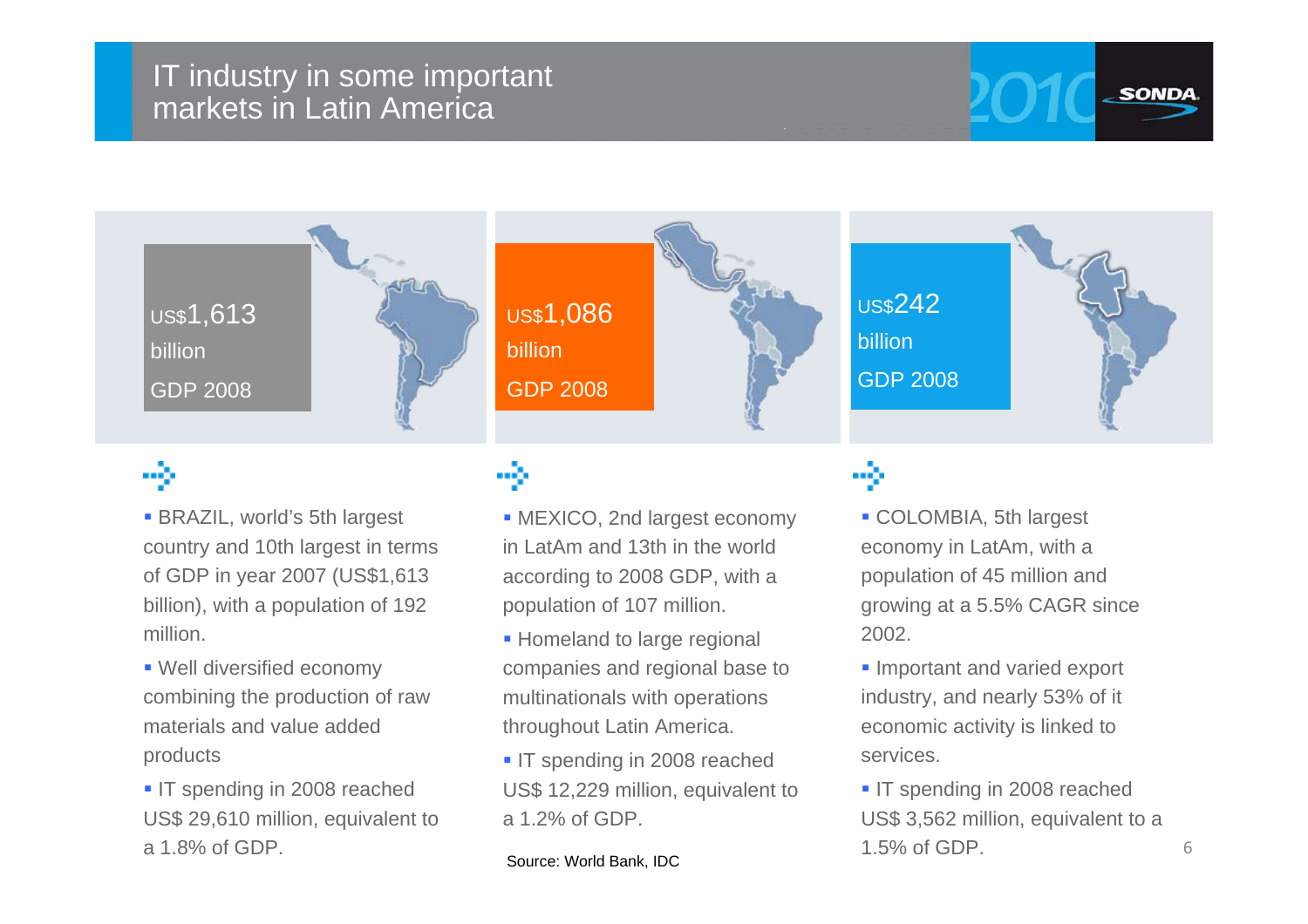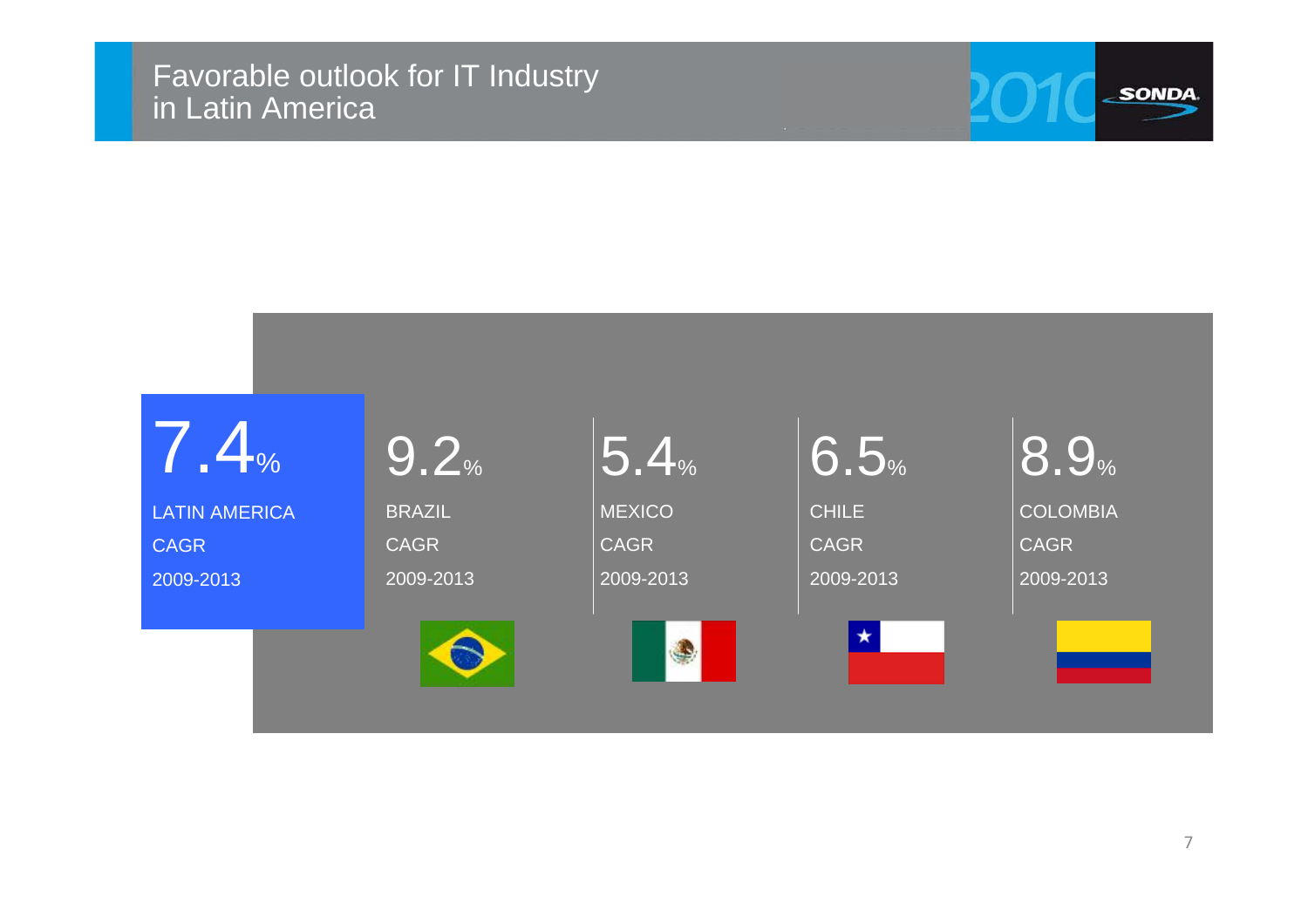

CAPACITY to design technological solutions covering a wide range of business needs



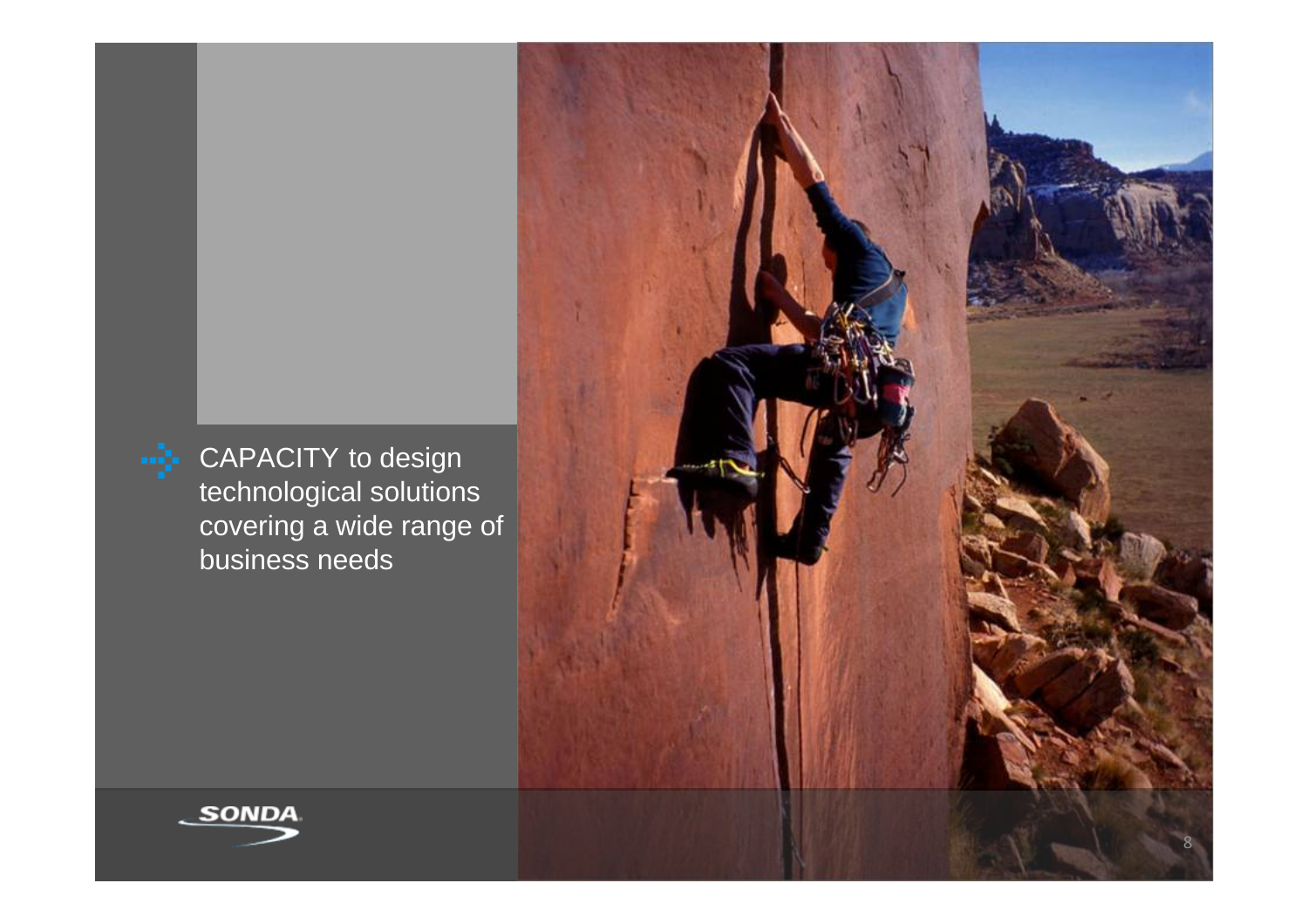



IT Industry in Latin America



Company Overview





Financial Performance



Outlook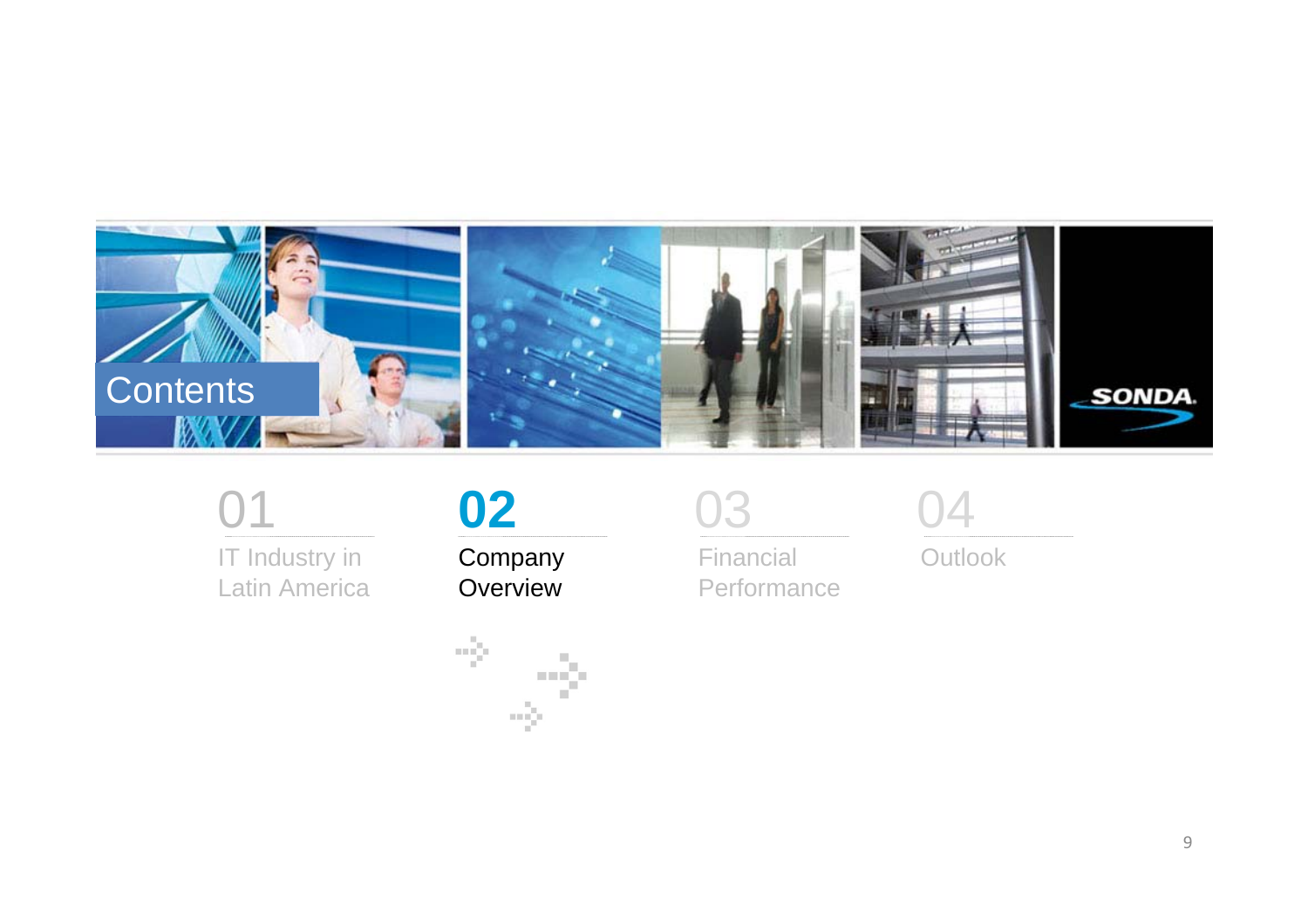## **Company Overview**





With US\$ 671 million in revenues in 2008, SONDA is the largest Latin American IT Services provider and an undisputed leader in systems integration, support and IT outsourcing



Corporate market recognizes SONDA as an independent and comprehensive service provider, with world-class credentials and quality certifications



Core business model is based on developing long term relationships, closeness and contact with customers, through its more than 8,000 IT professionals



Positive financial results as a consequence of a successful regional expansion, increase in high value-added revenues and strength of recurring revenues



2010-2012 Investment plan for US\$ 500 million intended to continue consolidating SONDA regional leading position

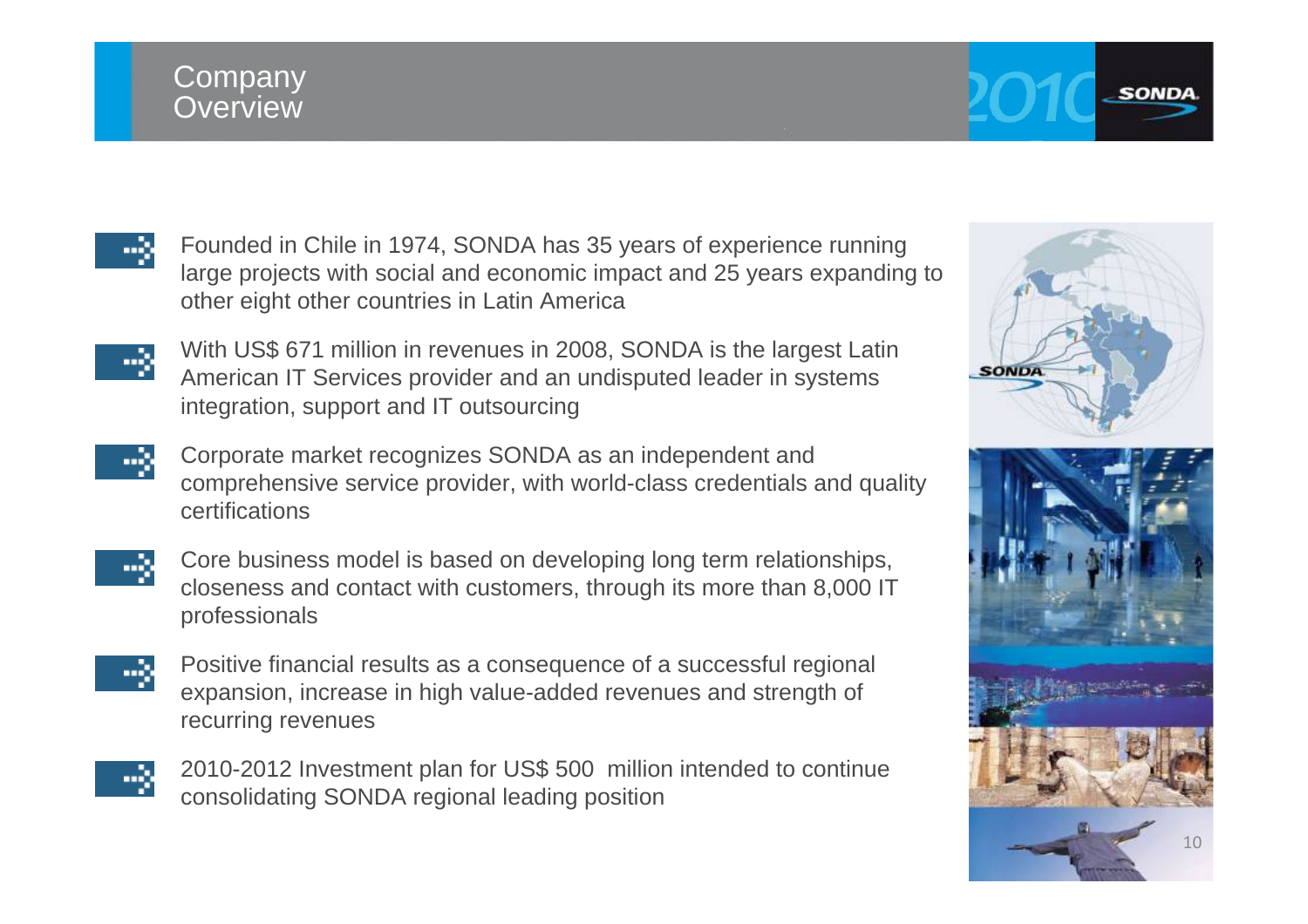# A genuine regional player



Expansion started in Latin America by entering in Peru in 1984

**SONDA** 

Present in 9 countries in the region, with +1.000 cities under coverage

Over 10.000 employees in the region out of which more than 6,000 are based in Brazil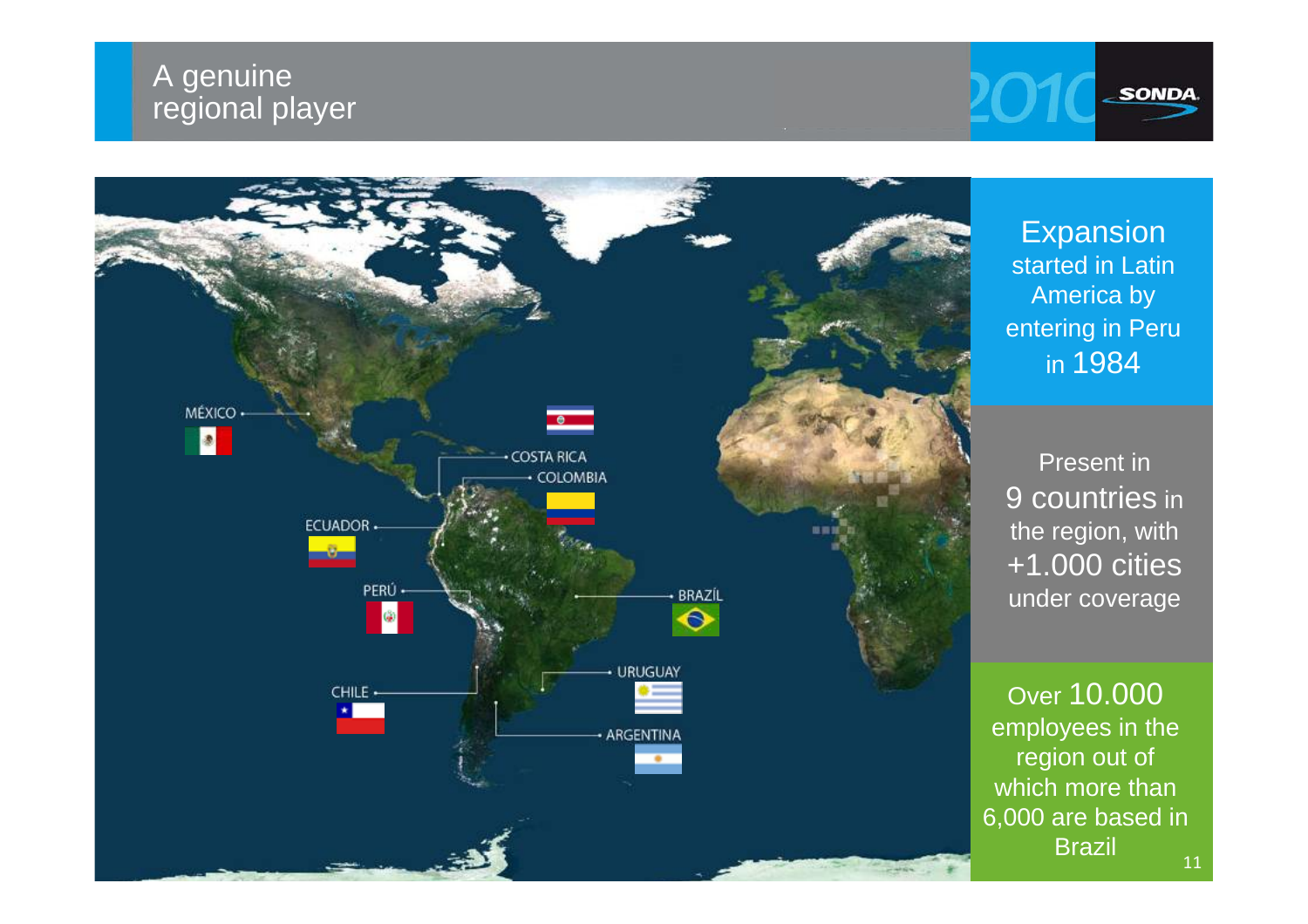# Solid track record



 $\begin{array}{c} \bullet \\ \bullet \\ \bullet \end{array}$ 

| October<br>1974                                     | 1975-1980                                                                                                                                                                                                                     | 1981-1985                                                                                                                                                                                                                                             | 1986-1990                                                                                                                                                                                                                                                            | 1991-1995                                                                                                                                                                                                                                          | 1996-2000                                                                                                                                                                                                                 | 2001-2009                                                                                                                                                                                                                                                                                          |
|-----------------------------------------------------|-------------------------------------------------------------------------------------------------------------------------------------------------------------------------------------------------------------------------------|-------------------------------------------------------------------------------------------------------------------------------------------------------------------------------------------------------------------------------------------------------|----------------------------------------------------------------------------------------------------------------------------------------------------------------------------------------------------------------------------------------------------------------------|----------------------------------------------------------------------------------------------------------------------------------------------------------------------------------------------------------------------------------------------------|---------------------------------------------------------------------------------------------------------------------------------------------------------------------------------------------------------------------------|----------------------------------------------------------------------------------------------------------------------------------------------------------------------------------------------------------------------------------------------------------------------------------------------------|
| SONDA is<br>founded in<br>association<br>with COPEC | <b>Official Digital</b><br>Equipment Corp.<br>(DEC) Distributor,<br>successful American<br>manufacturer of the<br>80's (1978)<br>First integrated<br>outsourcing contract<br>(Asociación Nacional<br>de Ahorro y<br>Préstamo) | Perú(1984)<br><b>S</b><br>Applications for<br>pension funds (AFP's)<br>and health insurance<br>companies (ISAPRES)<br>First big systems<br>integration project<br>(Automation of<br>Registro Civil)<br>First SONDA ERP<br>(Sistema de Gestión<br>SGS) | Argentina (1986)<br>Ecuador (1990) $\Box$<br>Applications for the<br>banking industry<br>Automation of<br>betting systems in<br>horse races<br>Monitoring of<br>environmental<br>variables of Santiago<br>Beginning of<br>projects in the Latin<br>American homistan | Uruguay (1994) $\equiv$<br>Check Clearing<br>services<br>Traffic control<br>system in Santiago<br>and Sao Paulo<br>Solutions for pension<br>funds in Argentina<br>and Peru<br>Cell phone project<br>(Argentina)<br>Banking industry<br>mwalaata la | Colombia $(2000)$<br>Launch of FIN 700<br>ERP<br>Cell phone projects<br>(Brazil)<br>Outsourcing projects<br>for Telefónica Chile<br>Solutions for health<br>providers<br>Implementation of<br>SAP platform for<br>CODELCO | ◀<br>Brazil (2002)<br><b>x</b><br>Costa Rica (2003)<br>∎.<br>México (2004)<br>Electronic health<br>bonuses (IMED)<br>Application for the wine<br>industry (Kupay)<br>New Chilean ID system<br>(Registro Civil)<br><b>Purchase Government</b><br>Portal (Chile, Colombia,<br>Panama, City of Bs As) |

High value payment compensation for the

Petrobras IT and SAP Service Desk (Brazil) Livestock traceability (Uruguay, Colombia)

- financial industry (Chile)
- Transantiago Financial Administrator (Chile)
- Qualita's technical support division in Mexico (2006)

**Sec**  $\bullet$ 

Red Colombia

Procwork



projects in the Latin American banking industry: Bandesco

projects in Indonesia, Thailand and Taiwan

Hospital automation projects (Argentina, Colombia and Chile)

**START OF**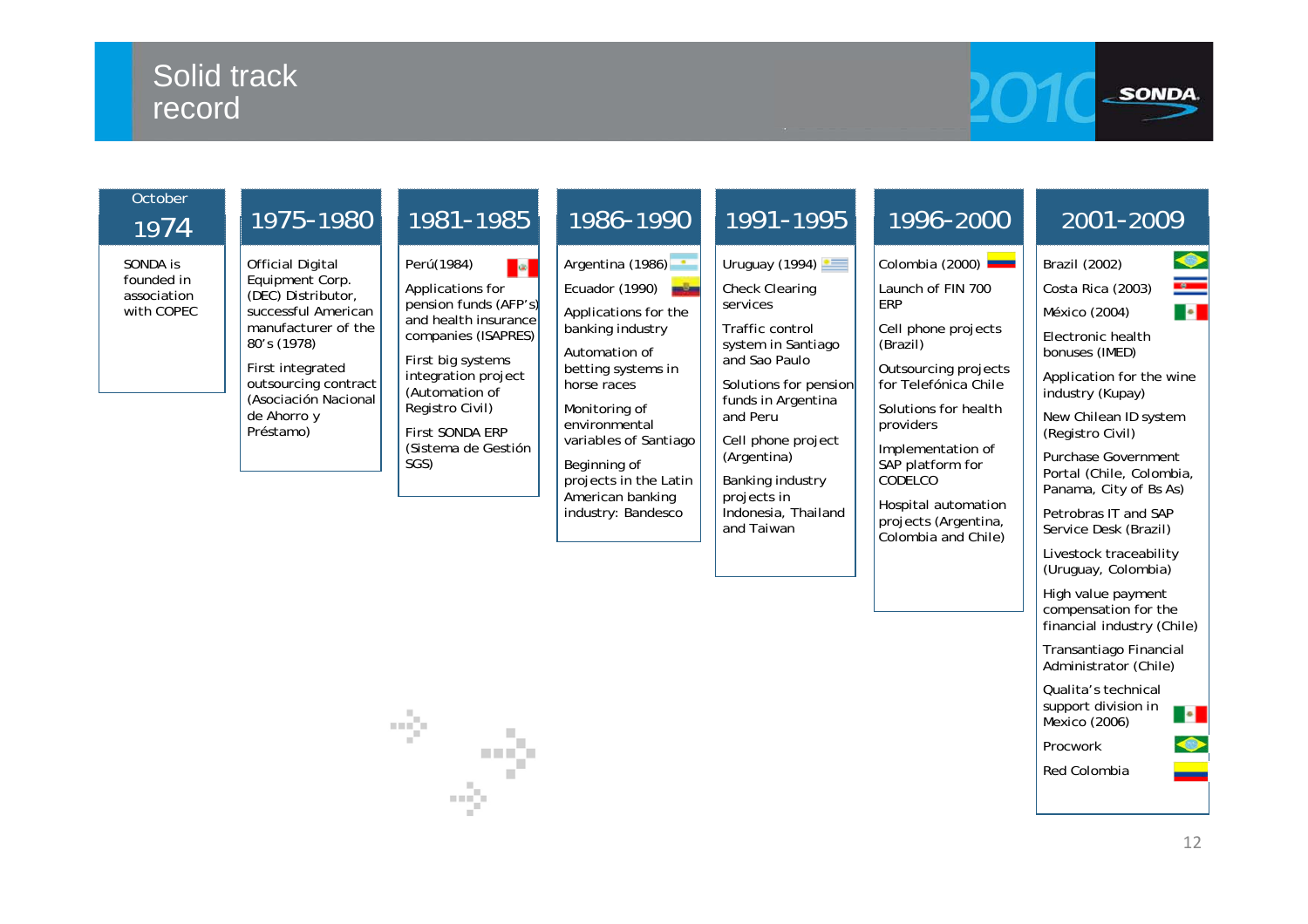# Services and Solutions covering main segments of the IT Industry





Solving business problems and needs through solutions based in IT usage



Integral offer ranging from the delivery of infrastructure and support services to large-scale and complex systems integration projects and full IT outsourcing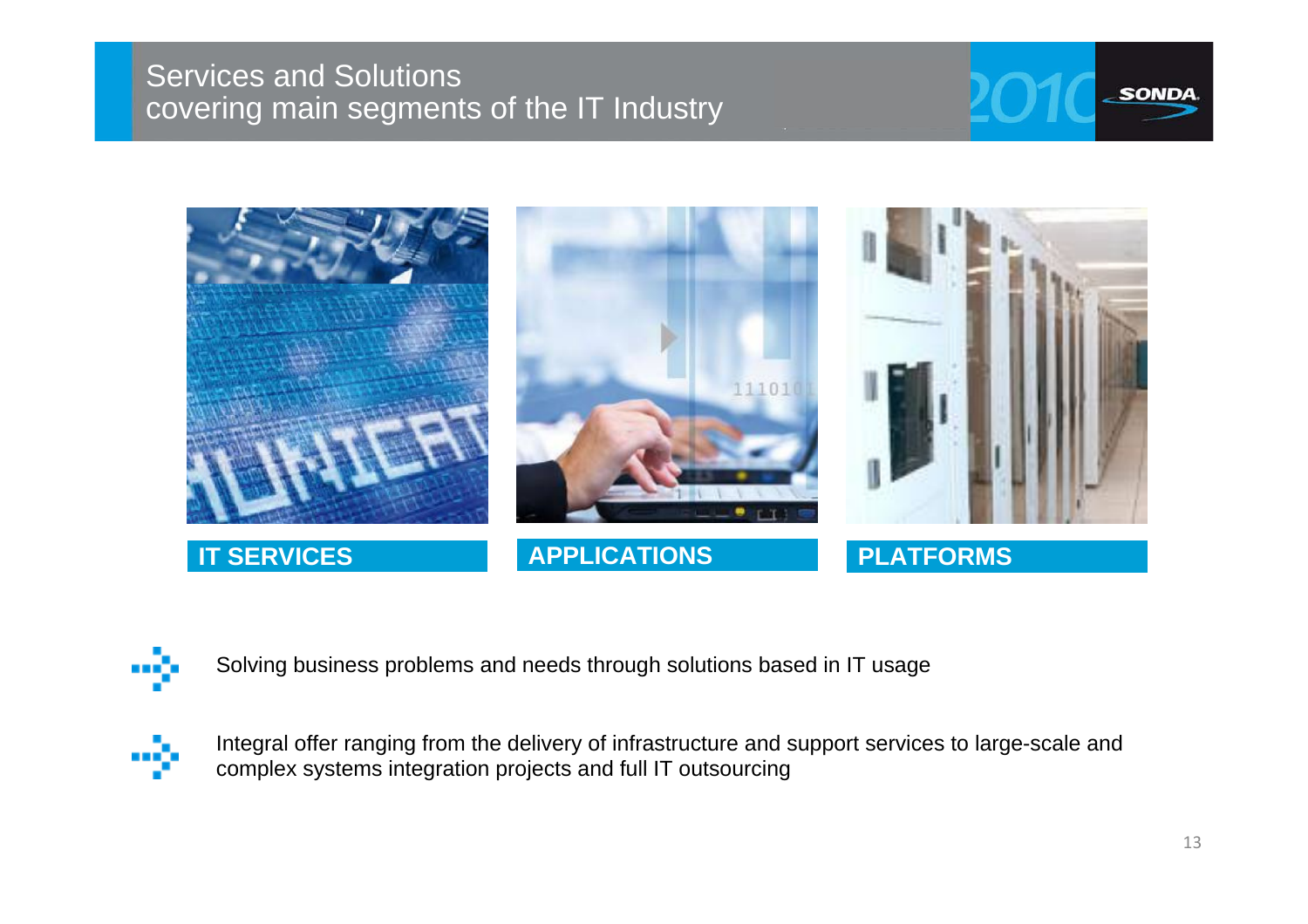



**PROJECTS AND SYSTEMS INTEGRATION**



### **PROFESSIONAL SERVICES**

**IT INFRASTRUCTURE SUPPORT**



**DATACENTER** 

**SONDAUTILITY** 



**BUSINESS PROCESS OUTSOURCING** 

#### **IT OUTSOURCING**

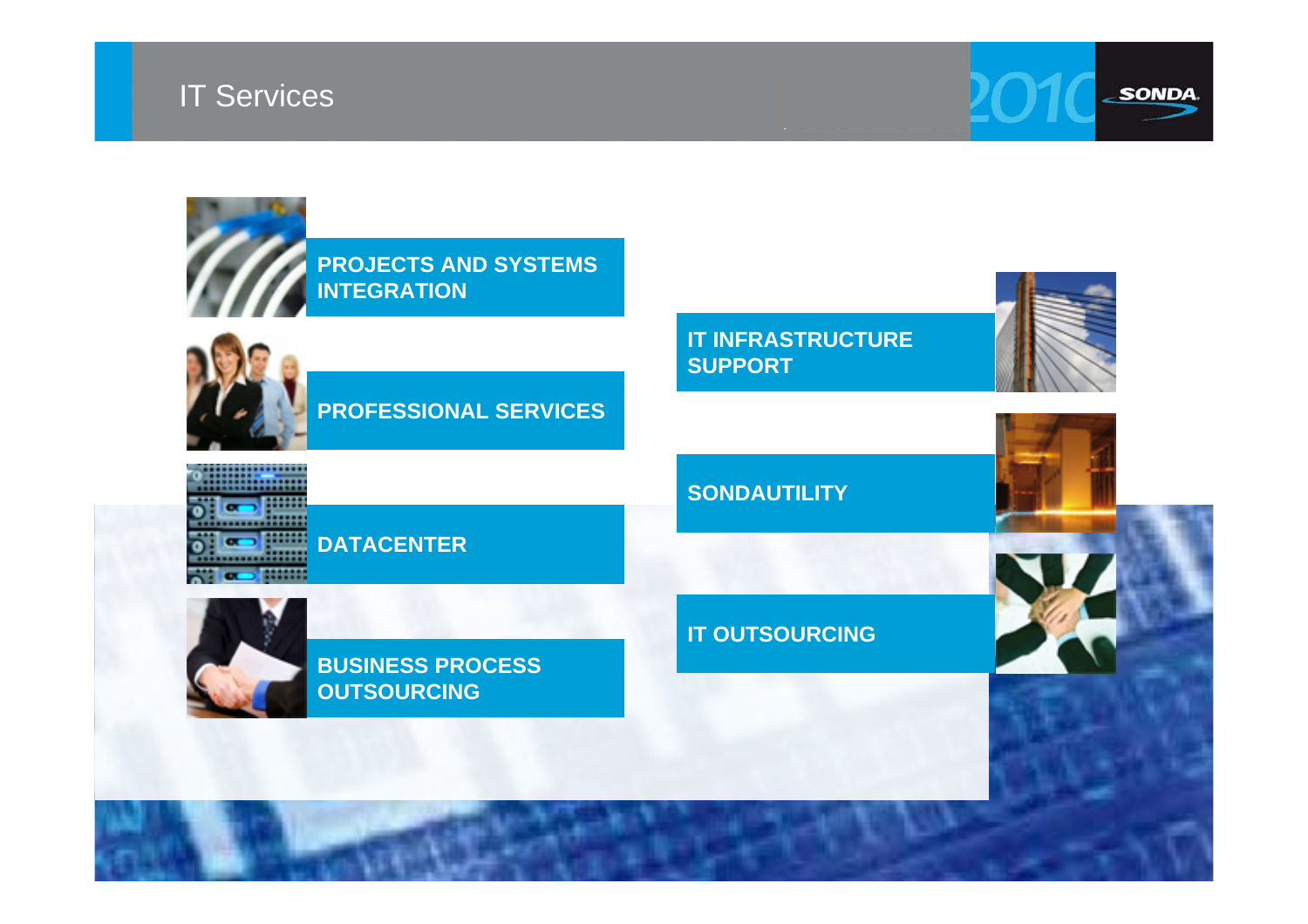# **Applications**



### Services and solutions for different industries



**BUSINESS APLICATIONS**



**APPLICATIONS DEVELOPMENT**

**APPLICATIONS OUTSOURCING**



**IMPLEMENTATION AND SUPPORT**



15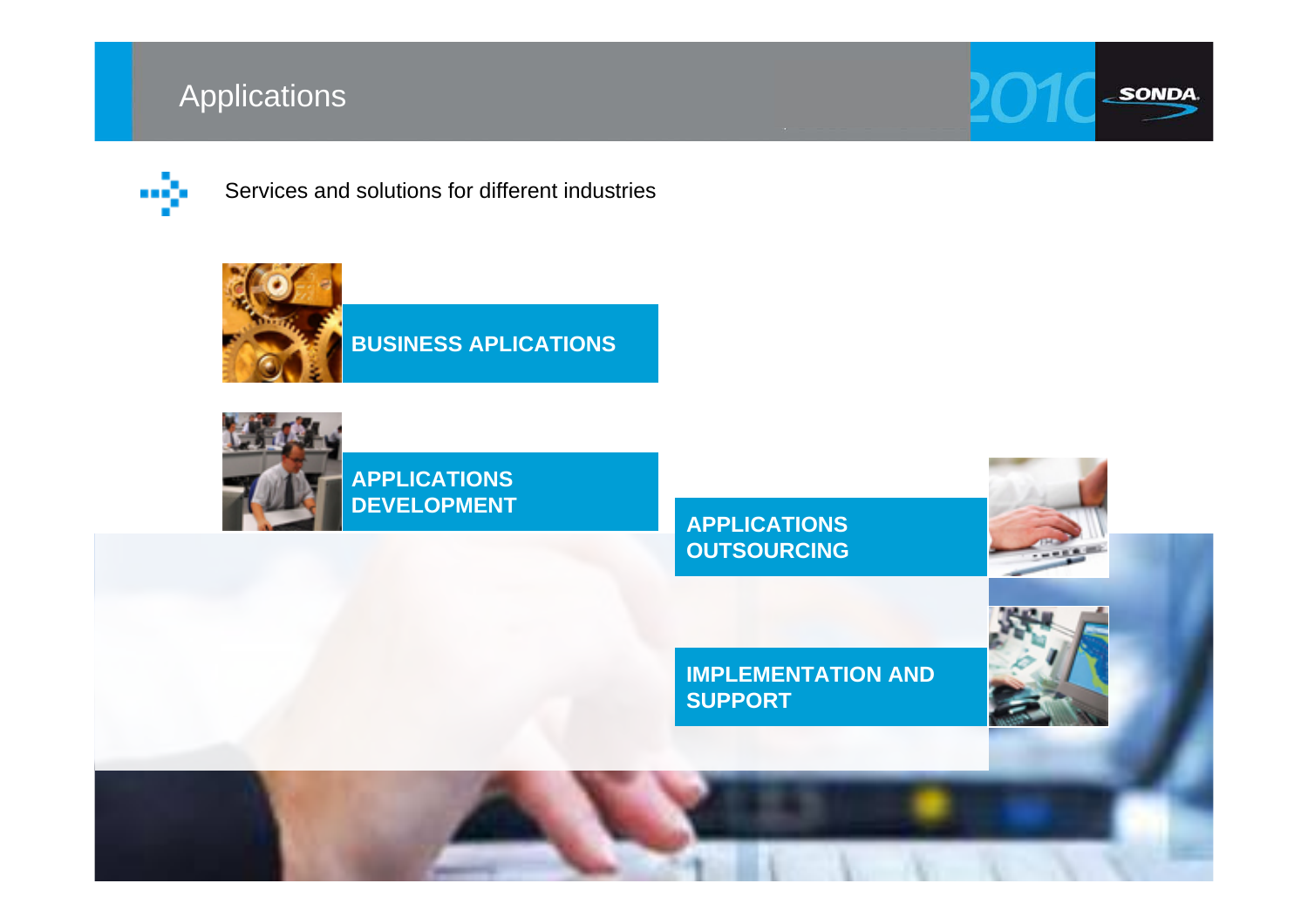

Offer of products and solutions



### **VALUE SOLUTIONS**

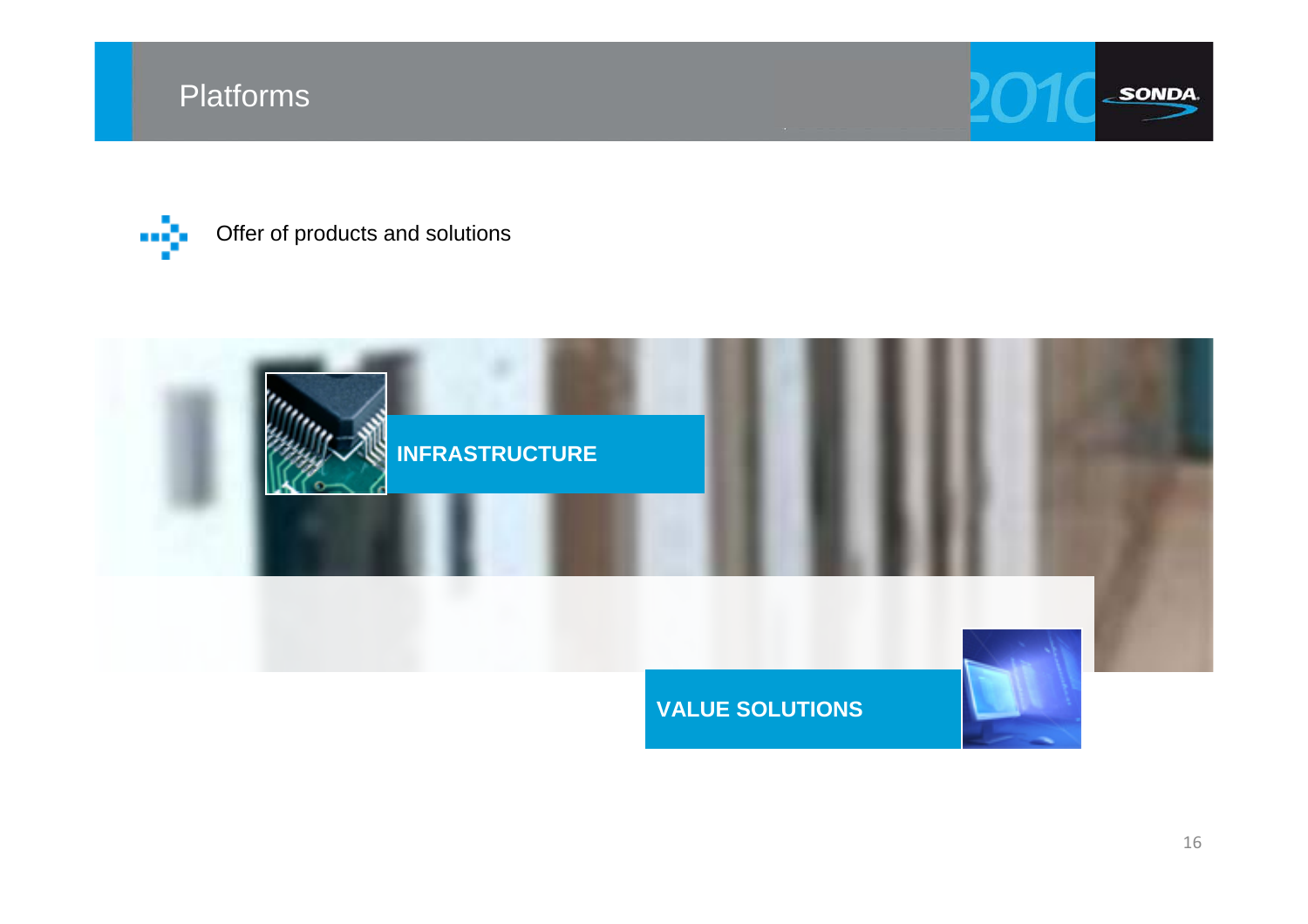# **Strong** customer base





**Our** customers are leading companies in their industries

More than 5,000 throughout Latin America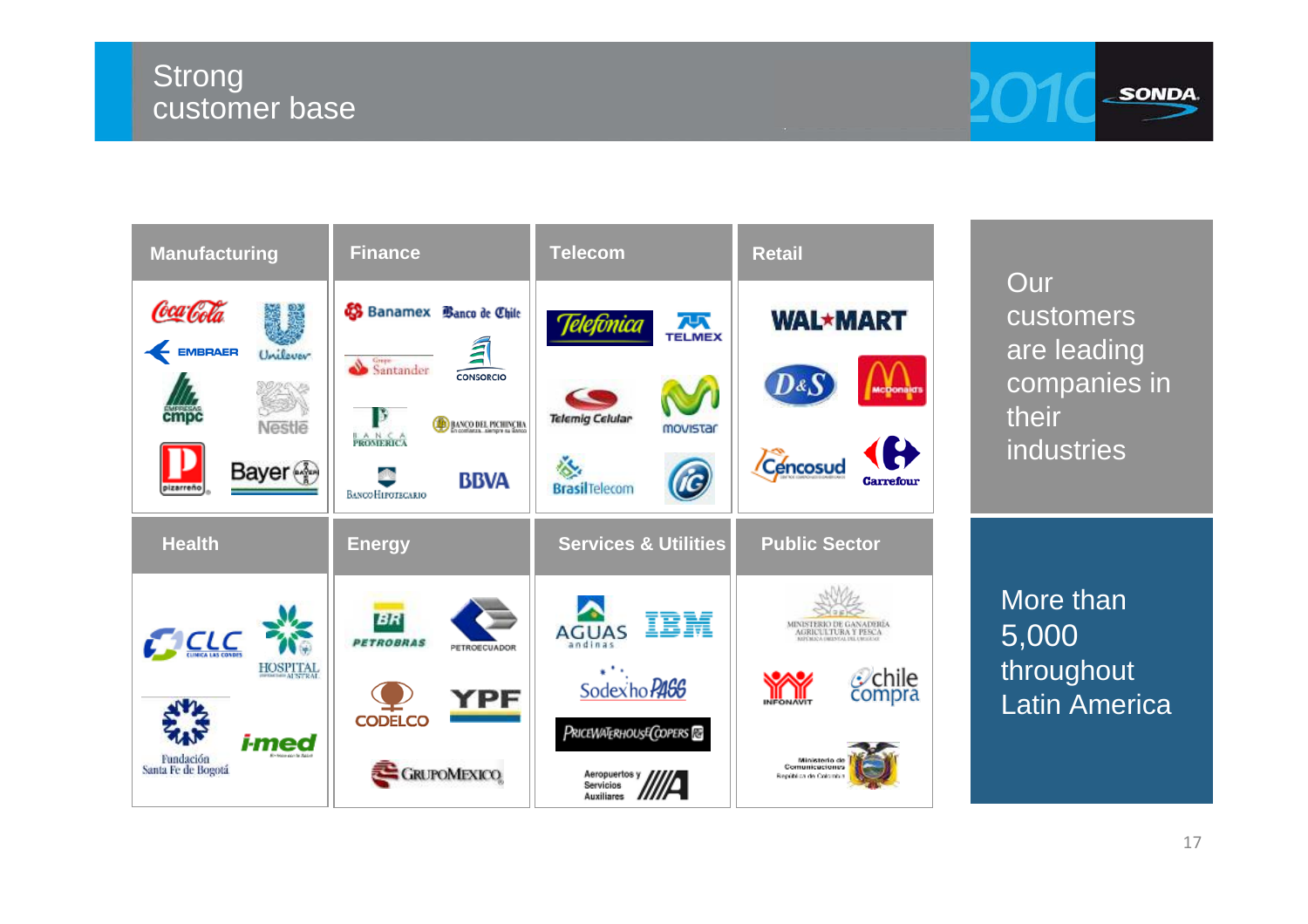



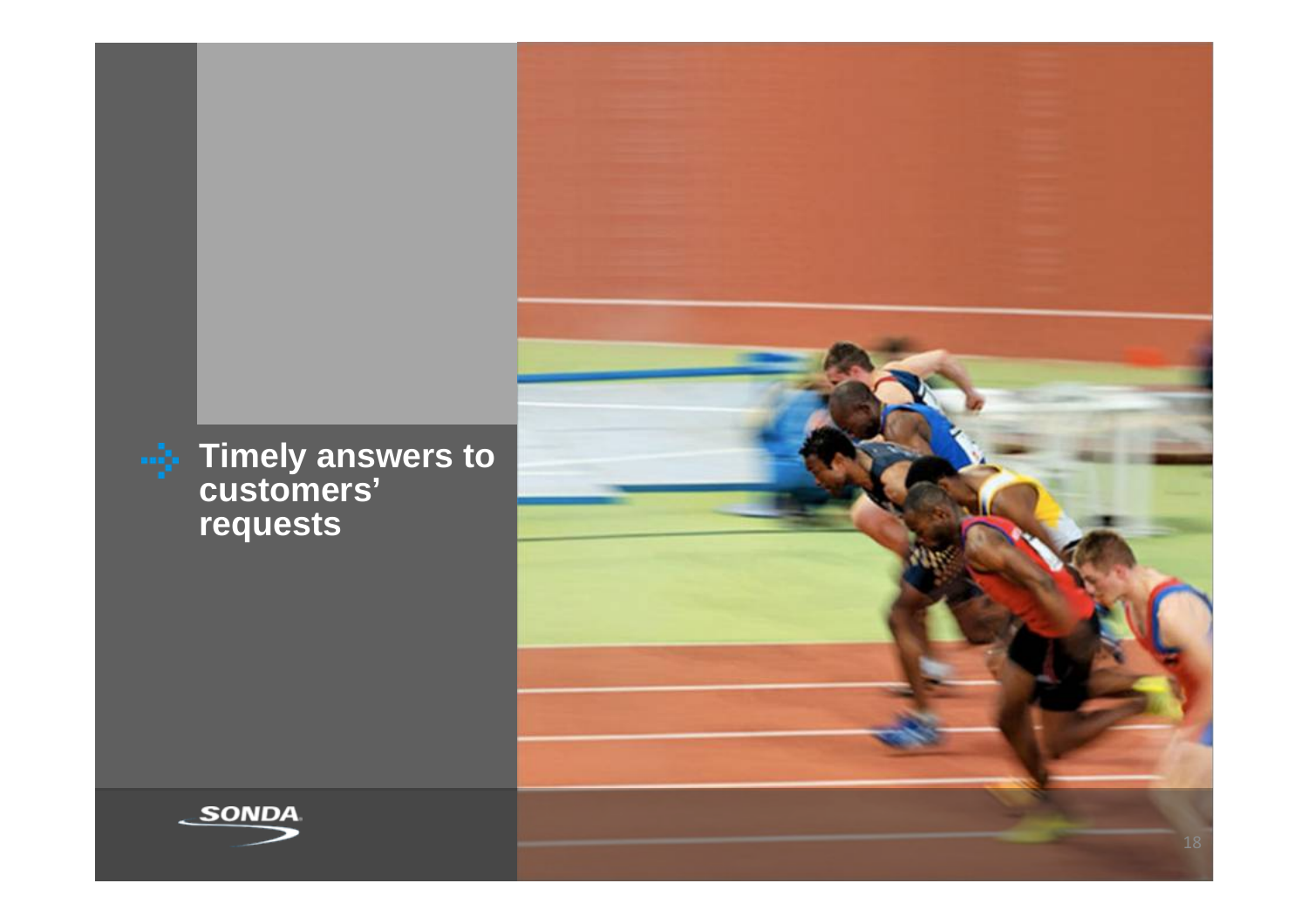



IT Industry in Latin America



**Company Overview** 



÷

Financial Performance

-5

ni).



Outlook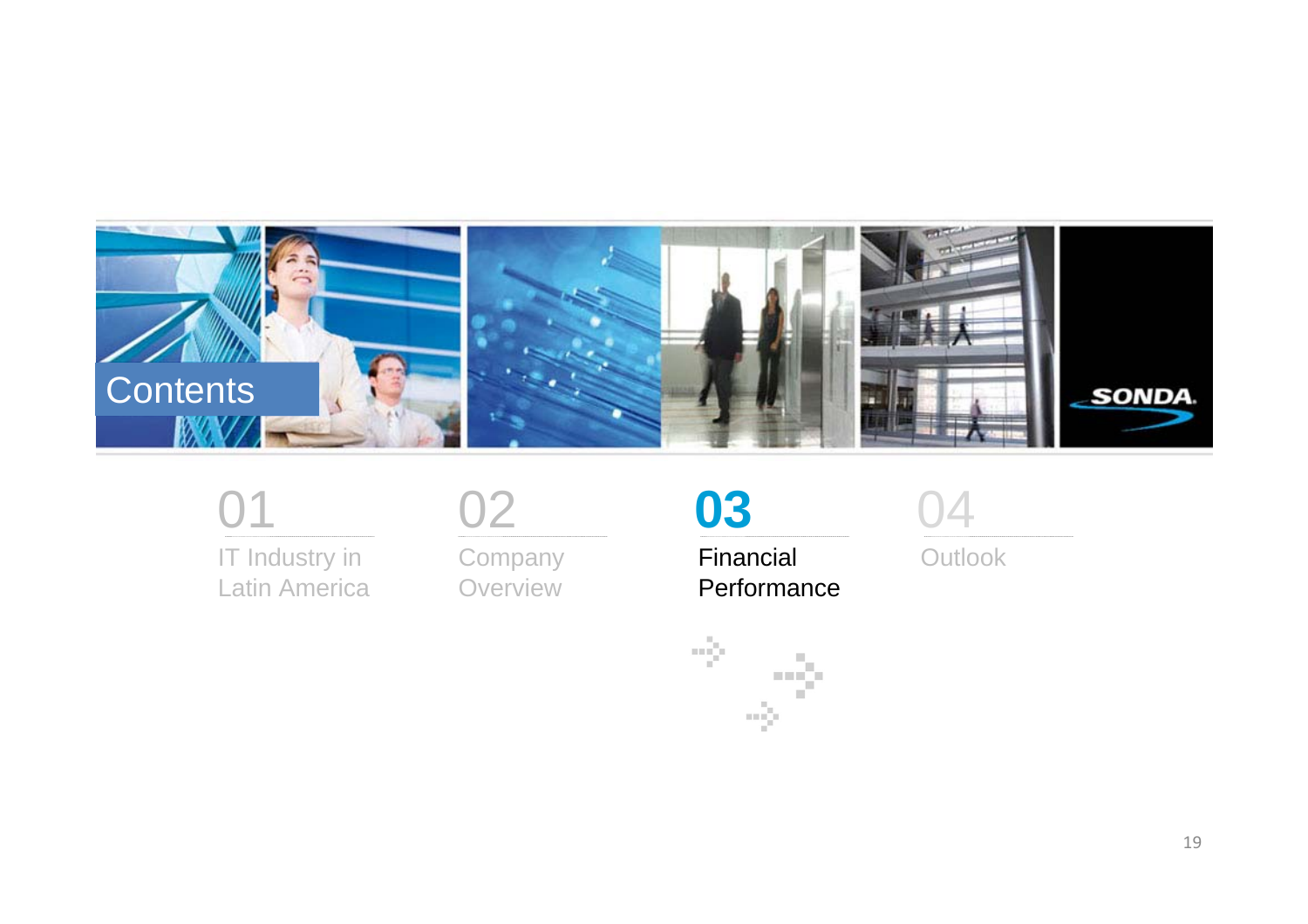# Consistent growth in revenues along with high margins

**SONDA** 



**Consolidated revenues**

**Net Income**



**Operating income**



**EBITDA**



#### Figures in thousands of US\$, using a constant Chilean pesos base and the year-end exchange rate as of Dec 31, 2008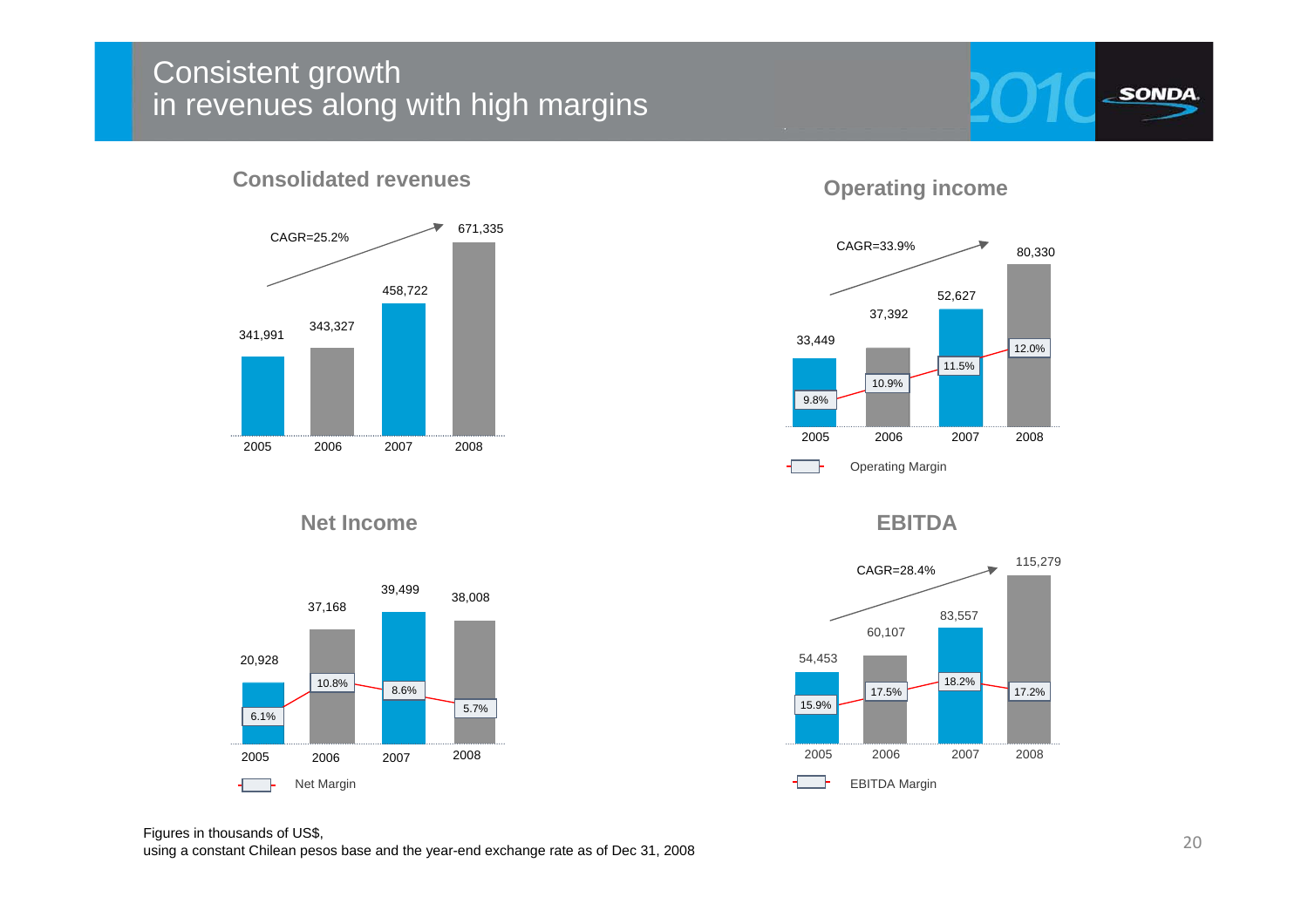| FINANCIAL STATEMENTS                |            |            |            |            |
|-------------------------------------|------------|------------|------------|------------|
| (in ThUS\$)                         | 2005       | 2006       | 2007       | 2008       |
| <b>Income Statement</b>             |            |            |            |            |
| <b>Revenues</b>                     | 341,991    | 343,327    | 458,722    | 671,335    |
| Platforms                           | 110,022    | 108,690    | 127,327    | 162,422    |
| <b>IT Services</b>                  | 199,091    | 205,957    | 289,132    | 429,112    |
| Applications                        | 32,878     | 28,680     | 42,263     | 79,801     |
| Costs of sales                      | $-273,059$ | $-271,208$ | $-364,405$ | $-523,410$ |
| Administrative and selling expenses | $-35,483$  | $-34,728$  | $-41,691$  | $-67,595$  |
| <b>Operating income</b>             | 33,449     | 37,391     | 52,626     | 80,330     |
| EBITDA*                             | 54,453     | 60,107     | 83,557     | 115,279    |
| Non-operating income                | $-4,751$   | 7,341      | $-3,093$   | $-28,383$  |
| Net Income                          | 20,928     | 37,168     | 39,498     | 38,008     |
| <b>Total Shareholders' Equity</b>   | 166,904    | 396,980    | 406,507    | 437,323    |
| <b>Financial Ratios</b>             | 2005       | 2006       | 2007       | 2008       |
| Gross Margin (%)                    | 20.2%      | 21.0%      | 20.6%      | 22.0%      |
| Operating Margin (%)                | 9.8%       | 10.9%      | 11.5%      | 12.0%      |
| EBITDA Margin (%)                   | 15.9%      | 17.5%      | 18.2%      | 17.2%      |
| EBT Margin (%)                      | 8.4%       | 13.0%      | 10.8%      | 7.7%       |
| EAT Margin (%)                      | 6.1%       | 10.8%      | 8.6%       | 5.7%       |
| SG&A / Revenues (%)                 | 10.4%      | 10.1%      | 9.1%       | 10.1%      |

 $2C$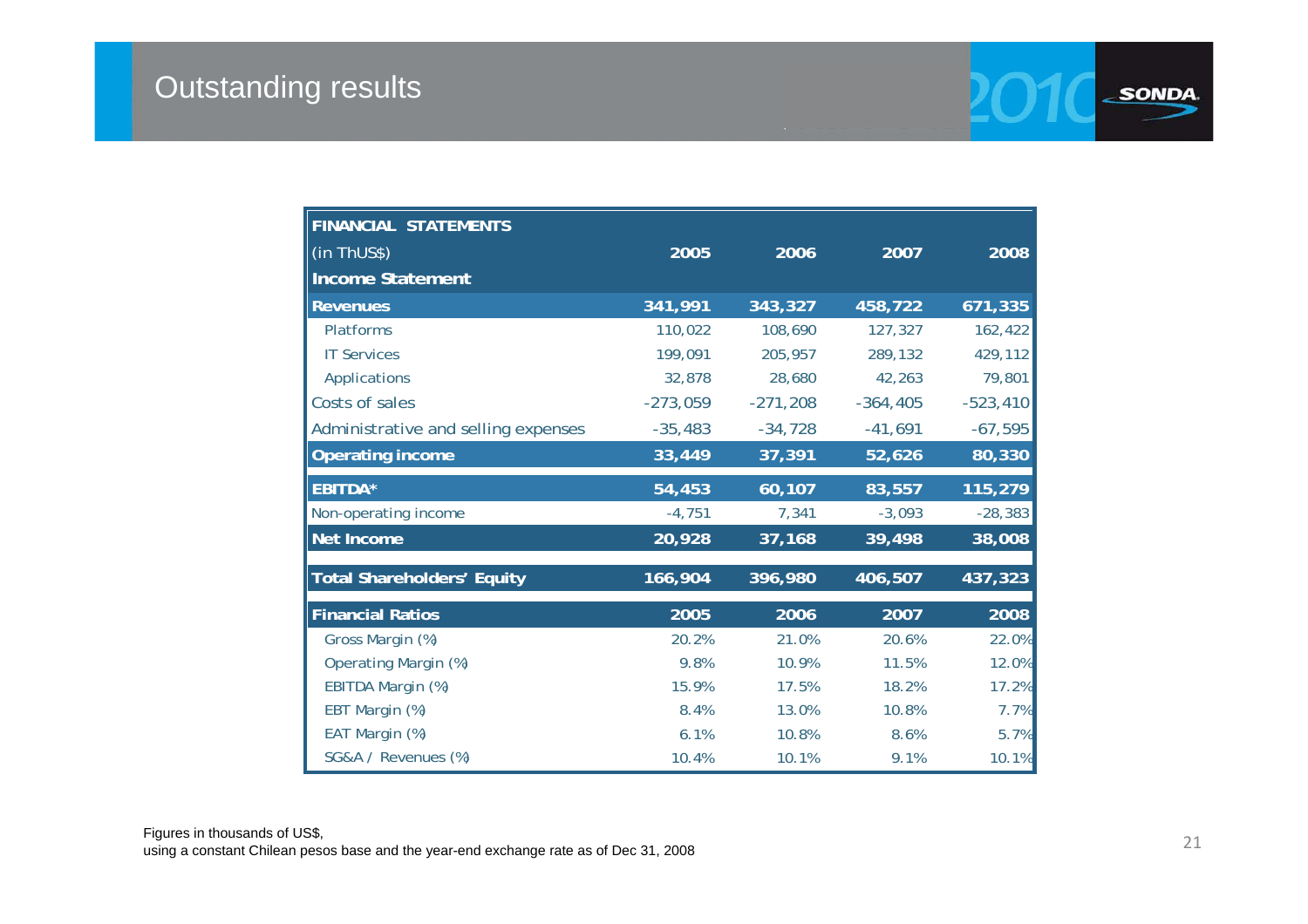| <b>FINANCIAL STATEMENTS</b>      |         |         |         |         |
|----------------------------------|---------|---------|---------|---------|
| $\vert$ (in ThUS\$)              | 2005    | 2006    | 2007    | 2008    |
| <b>Balance Sheet Summary</b>     |         |         |         |         |
| Cash & equivalents               | 59,193  | 149,900 | 103,684 | 67,971  |
| <b>Accounts Receivable</b>       | 81,371  | 86,722  | 150,580 | 171,429 |
| <b>Current Assets</b>            | 163,324 | 359,968 | 298,520 | 288,429 |
| <b>Total Assets</b>              | 326,732 | 565,818 | 590,779 | 597,614 |
| <b>Short-Term Financial Debt</b> | 40,791  | 31,108  | 34,389  | 31,727  |
| <b>Current Liabilities</b>       | 105,274 | 94,527  | 135,147 | 120,476 |
| Long-Term Financial Debt         | 34,557  | 62,941  | 35,785  | 21,841  |
| Total Shareholders' Equity       | 166,904 | 396,980 | 406,507 | 437,323 |
| <b>Financial Ratios</b>          | 2005    | 2006    | 2007    | 2008    |
| Return on Equity<br>(%)          | 12.5%   | 13.2%   | 9.8%    | 9.0%    |
| Return on Assets (%)             | 6.4%    | 8.3%    | 6.8%    | 6.4%    |
| Liabilities / Equity (BV)        | 0.96x   | 0.43x   | 0.45x   | 0.37x   |
| Financial Debt / Equity (BV)     | 0.45x   | 0.24x   | 0.17x   | 0.12x   |
| <b>Current Ratio</b>             | 1.6x    | 3.8x    | 2.2x    | 2.4x    |
| <b>Quick Ratio</b>               | 1.4x    | 3.7x    | 2.1x    | 2.2x    |
| <b>Working Capital (ThUS\$)</b>  | 58,050  | 265,441 | 163,373 | 167,953 |

SONDA.

 $\mathcal{H}_\mathbb{C}$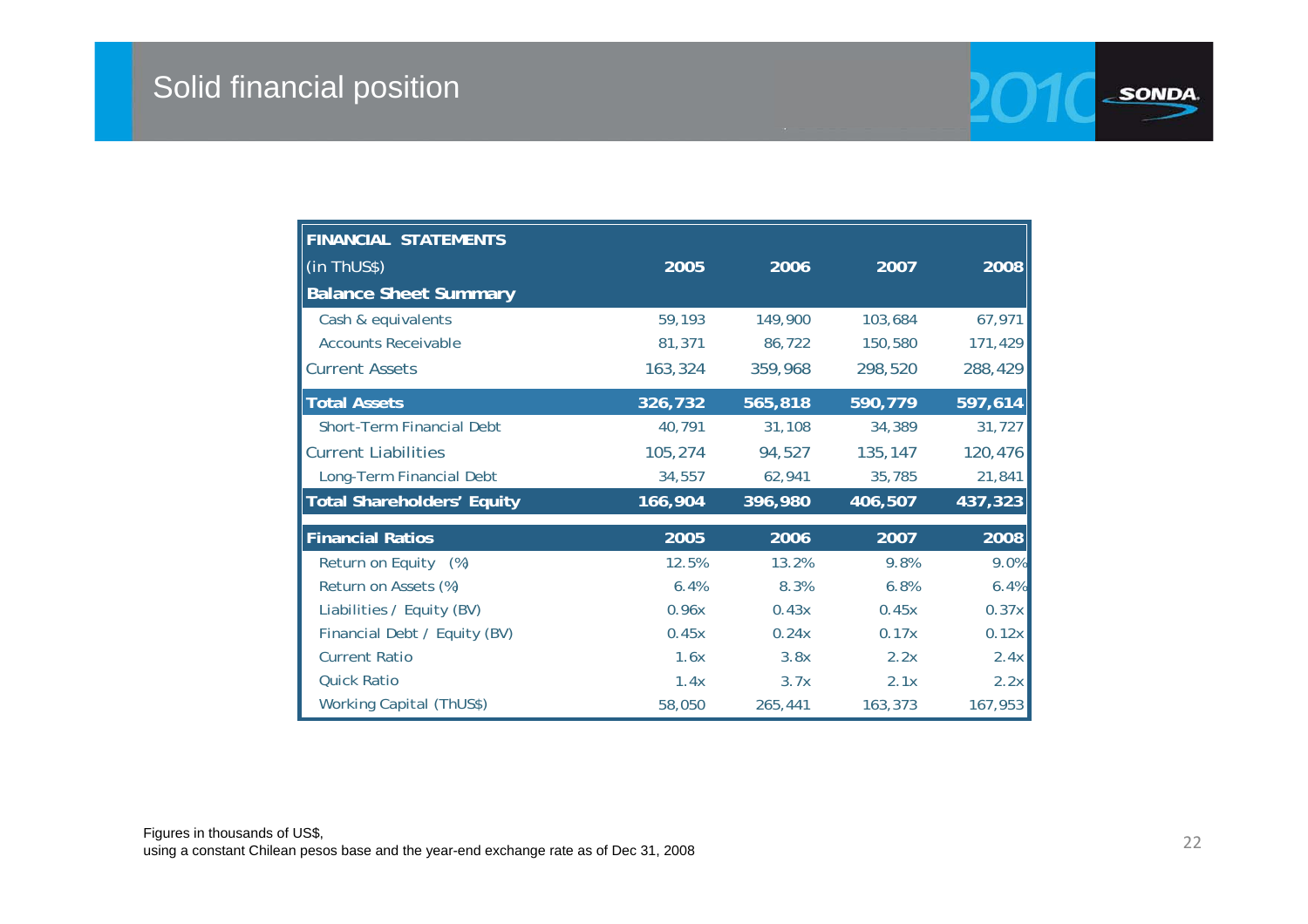# **A COMMITTED TEAM**

willing to give its most to surpass customers' expectations

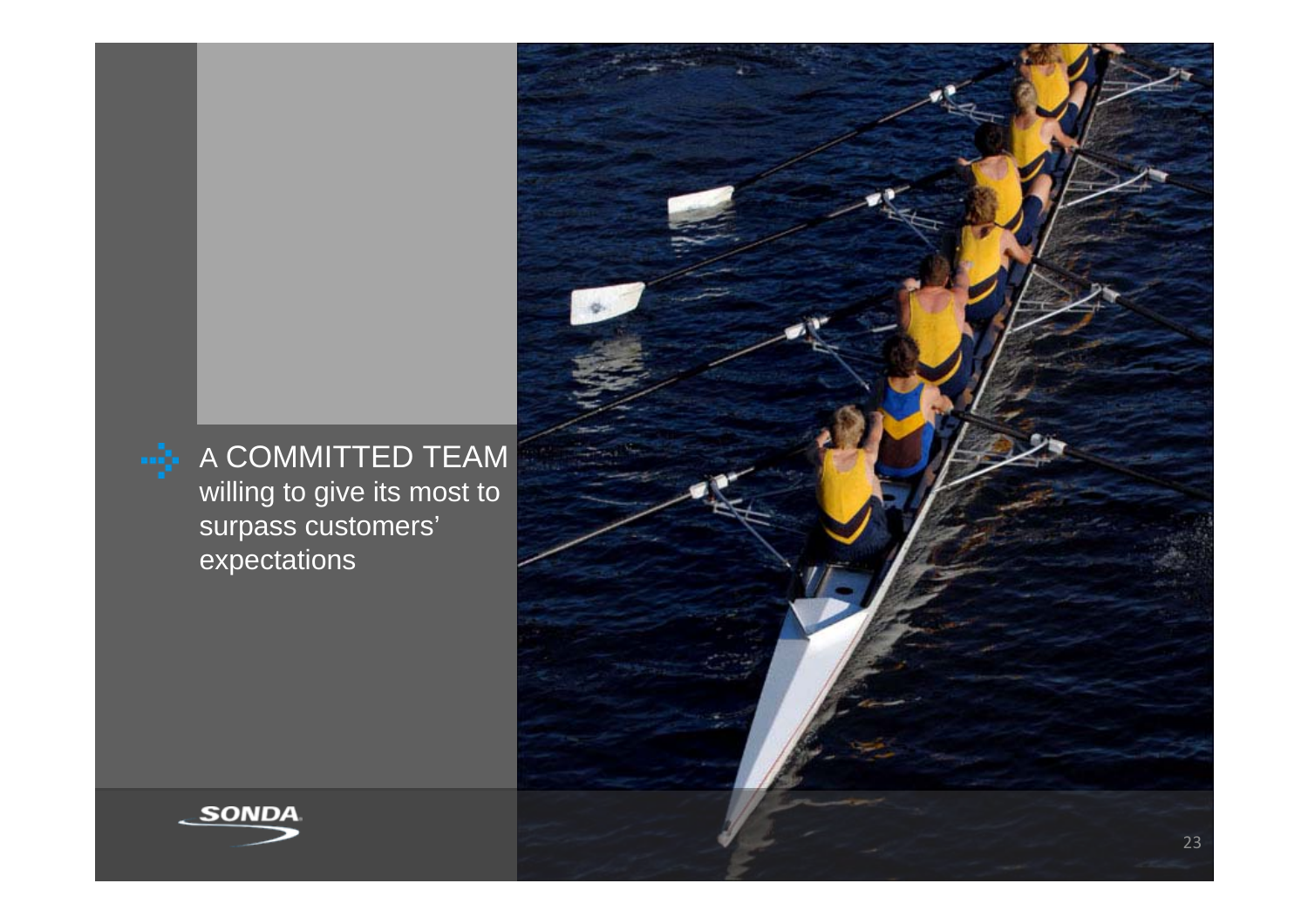



IT Industry in Latin America



**Company Overview** 



Financial Performance



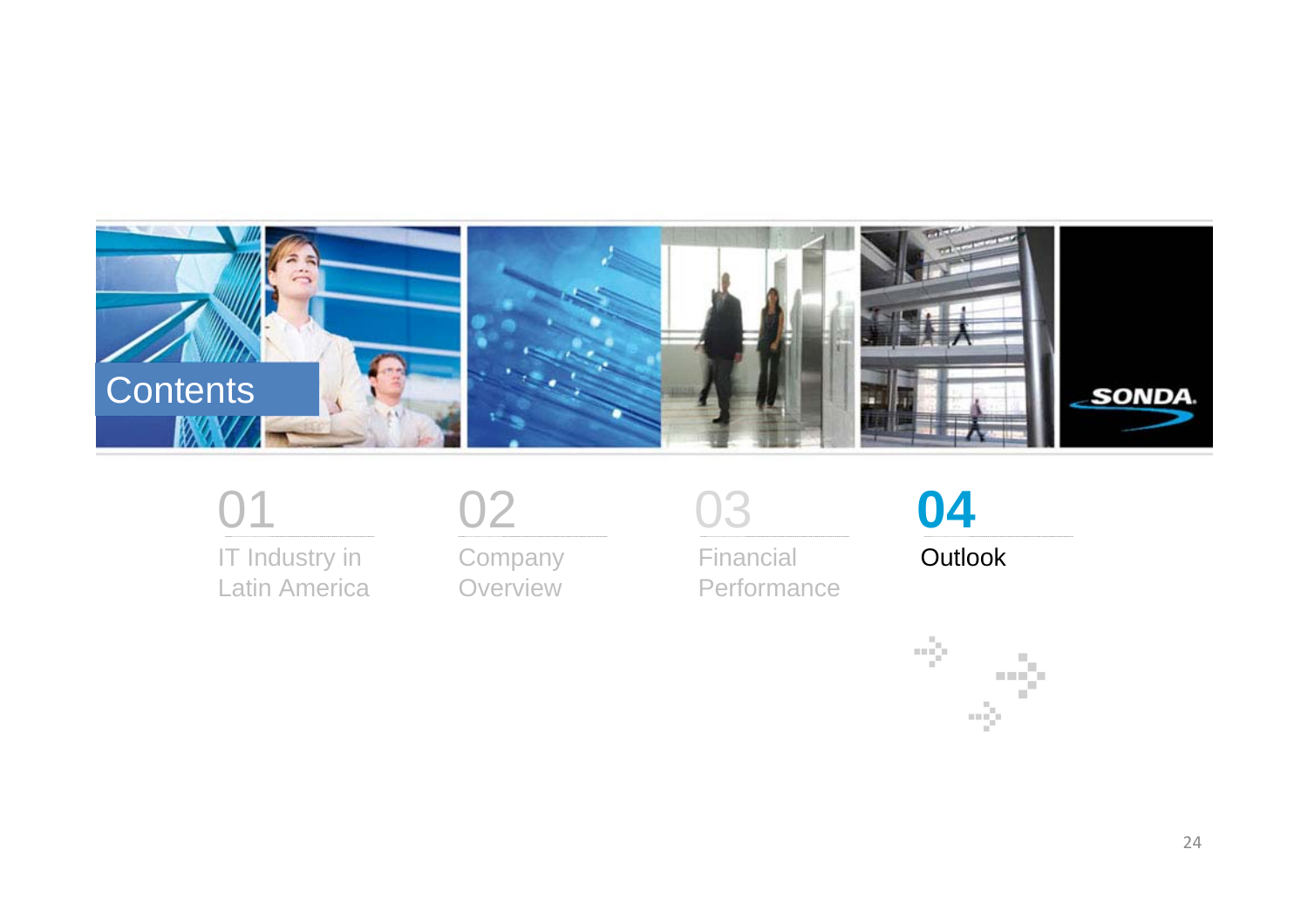# **Perspectives**

1

2

3

4

Positioning in Brazil strengthens regional expansion

Wide customer base increases cross-selling opportunities

Regional scale enhances organic growth

New contracts strengthen revenue base (backlog)

5 Business opportunities for over US\$1 billion support future growth

6 Brazil being a regional power and aiming to become a world economic power

> New acquisition strengthens positioning in key markets

7

8 IT Services with the highest expected growth rates in 2009- 2013, according to IDC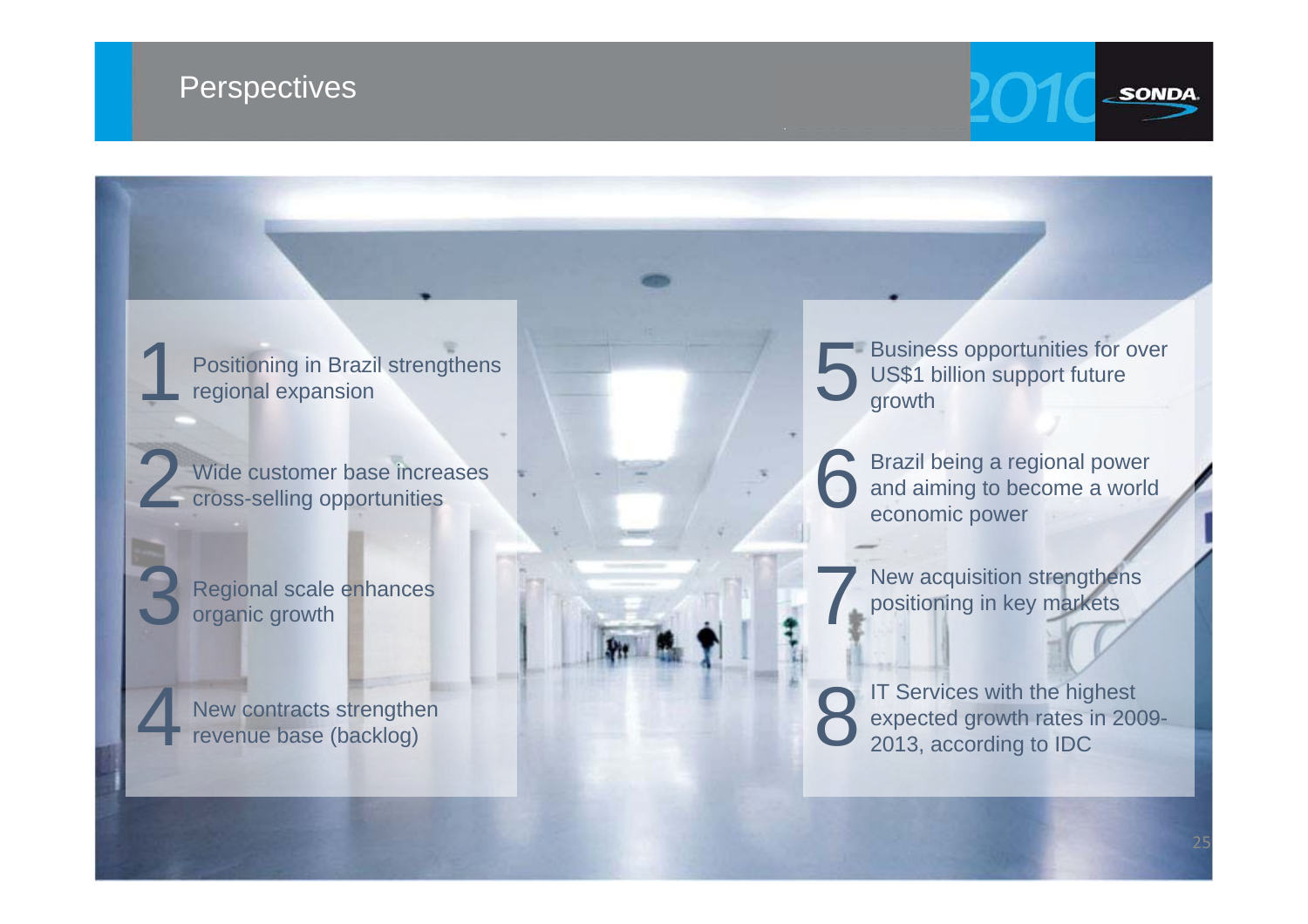# Investment Plan 2010 - 2012

- •Regional leader in systems integration, IT services and solutions
- •Independent provider with an integrated approach, with worldclass credentials and certifications, focused on corporate market
- •Experienced integrator with recognized capabilities in large scale projects with social and economic impact
- •Service model based on developing long term relationships, closeness and constant contact with clients
- •Positive financial results as a consequence of a successful regional expansion, increased revenues with high value-added and strength of recurring revenues

# **Total investment of US\$ 500 million to finance:**

- Implementation of new integration projects in Latin America
- Strengthening the positioning in Brazil, expanding territorial coverage and taking advantage of the new cycle of economic expansion
- New acquisitions in Brazil, Mexico, Colombia and other countries with potential
- Developing high value-added business lines throughout the region